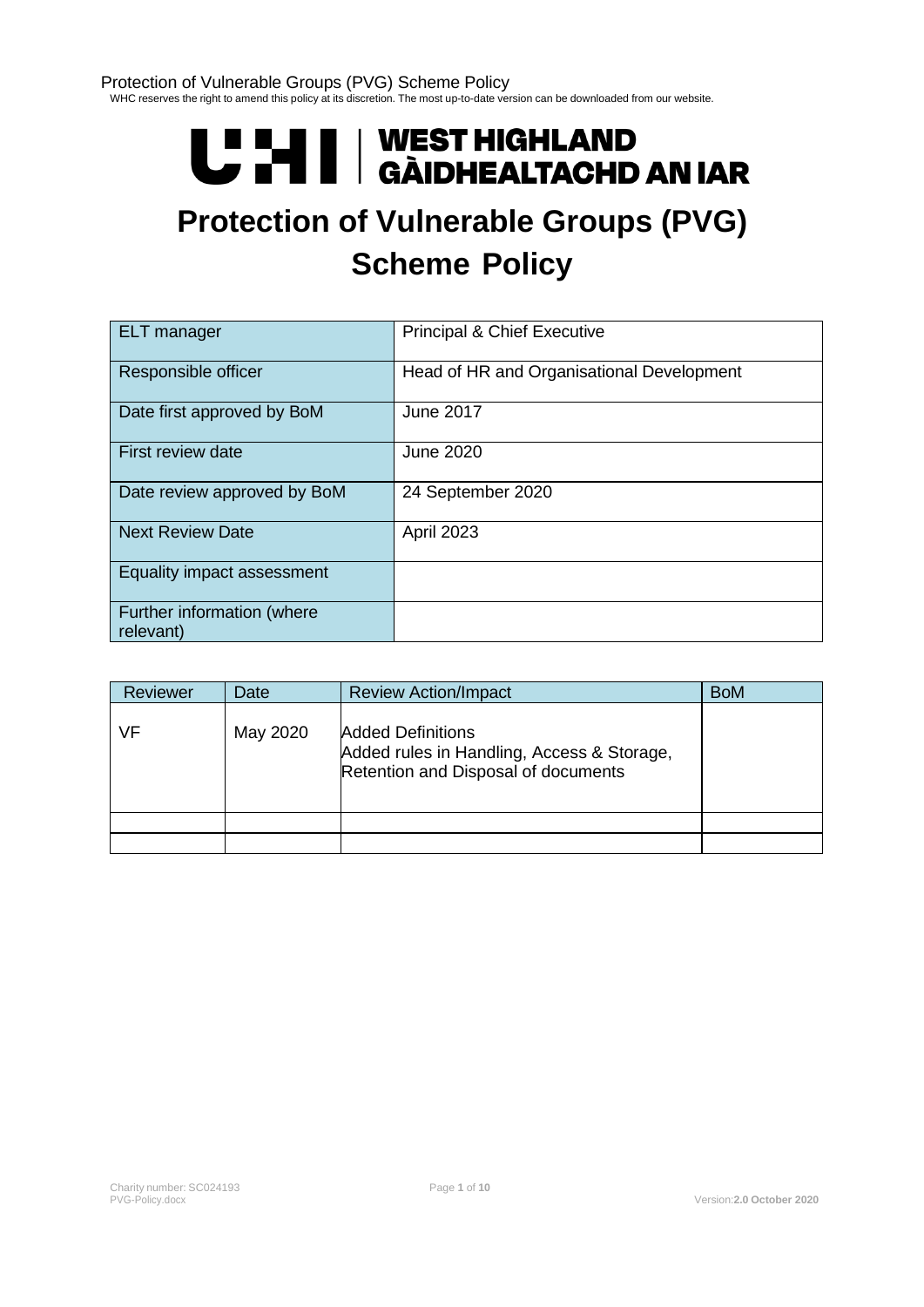#### **Contents**

| 1.0     |  |
|---------|--|
| 2.0     |  |
| 3.0     |  |
| 4.0     |  |
| $\_4.1$ |  |
| $-4.2$  |  |
| 5.0     |  |
| 6.0     |  |
| 7.0     |  |
| 8.0     |  |
| 9.0     |  |
| 10.0    |  |
| 11.0    |  |
| 12.0    |  |
| 13.0    |  |
|         |  |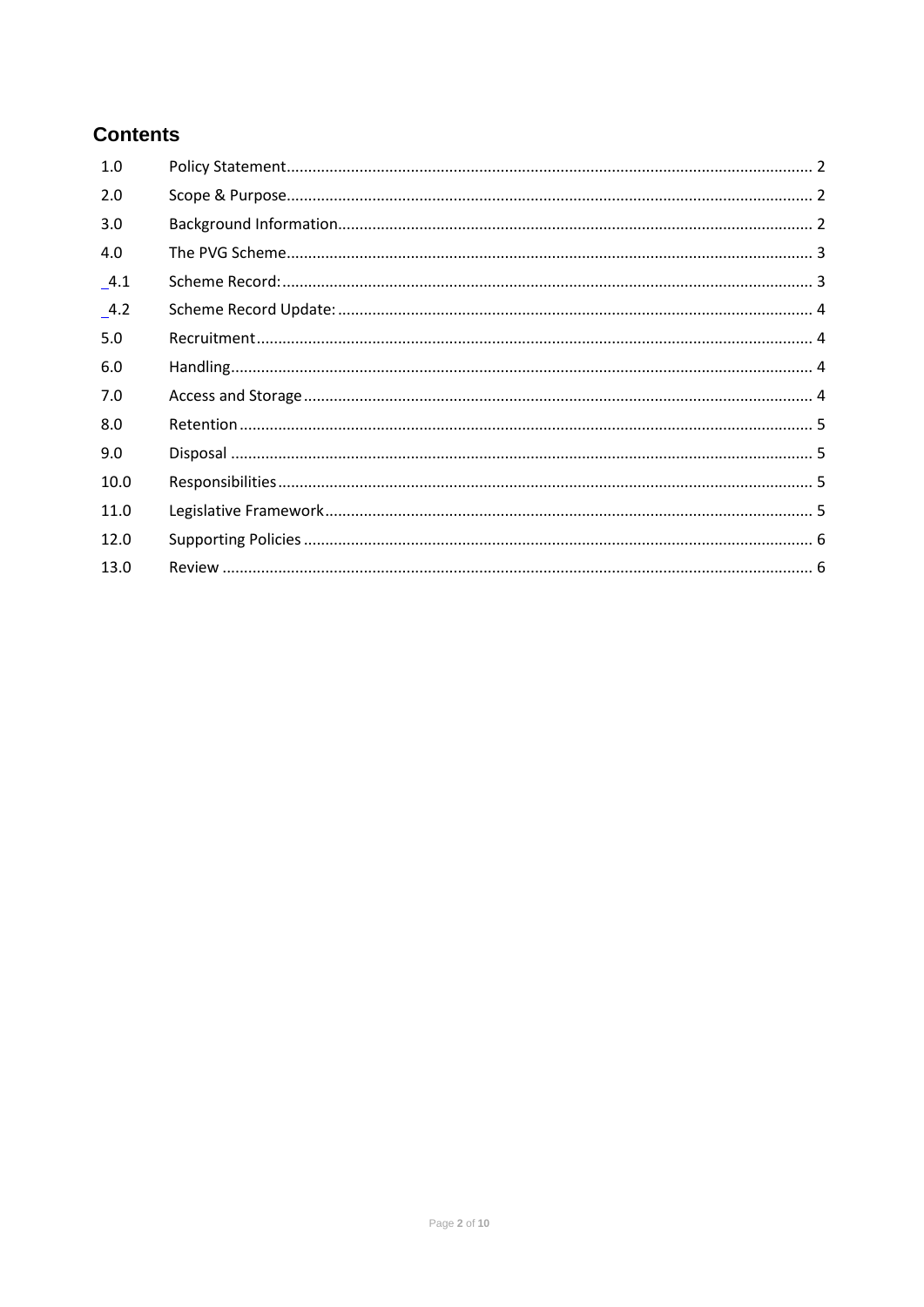#### <span id="page-2-0"></span>**1.0 Policy Statement**

West Highland College UHI (WHC UHI) is committed to providing a safe and protected environment for its staff and students at all times.

West Highland College UHI recognises and complies with the legal and statutory obligations that arise from legislation including the Protection of Children (Scotland) Act 2003, Adult Support and Protection (Scotland) Act 2007, Protection of Vulnerable Groups (Scotland) Act 2007, Children and Young People (Scotland) Act 2014 and other relevant guidance and regulations.

The Code of Practice ("the Code") is published by Scottish Ministers under section 122 of Part V of The Police Act 1997 ("the 1997 Act"). The Code sets out obligations for registered bodies, counter signatories and other recipients of disclosure information issued under the 1997 Act and the Protection of Vulnerable Groups (Scotland) Act 2007 ("the 2007 Act").

#### <span id="page-2-1"></span>**2.0 Scope & Purpose**

The PVG Scheme allows WHC UHI as a registered body to request and obtain assurance on whether there is any known reason why an individual is unsuitable to undertake regulated work with children or protected adults where applicable. In particular, the Scheme will inform the College of information relevant to the engagement of the applicant.

This document sets out the College's policy in relation to its legislative duties related to the Protection of Vulnerable Groups (Scotland) Act 2007, the PVG Scheme application process, its use of PVG Scheme information to inform decisions, and its storage and period of retention of PVG Scheme information.

This policy is based on the following criteria:

- WHC UHI will carry out checks only where they are necessary and required by law.
- Information will be processed and handled sensitively and confidentially, ensuring full compliance of Data Protection Legislation.
- Where our staff and students interact with members of vulnerable groups, we fully comply with the law and uphold the standards expected in the education sector.
- Having a criminal record will not necessarily prevent employment at WHC UHI. This will depend on the nature of the position, together with the circumstances, timescales since the offence(s) committed and the nature of the offence(s).
- WHC UHI complies with the Code and the 1997 and 2007 Acts regarding the handling, holding, storage, destruction, and retention of disclosure information provided by Disclosure Scotland. We comply with the Data Protection Act 1998 Data Protection Policy ("the 1998 Act"). WHC UHI will provide a copy of this policy to anyone who requests to see it.

#### <span id="page-2-2"></span>**3.0 Background Information**

The Protection of Vulnerable Groups (Scotland) Act 2007 came into effect on 28th February 2011. It created a membership scheme to replace the previous Disclosure Scotland checking system for individuals who work with children and/or protected adults. The legislation makes it an offence for an organisation to employ a person who is barred from working with children and/or protected adults and for individuals to put themselves forward for regulated work whilst barred.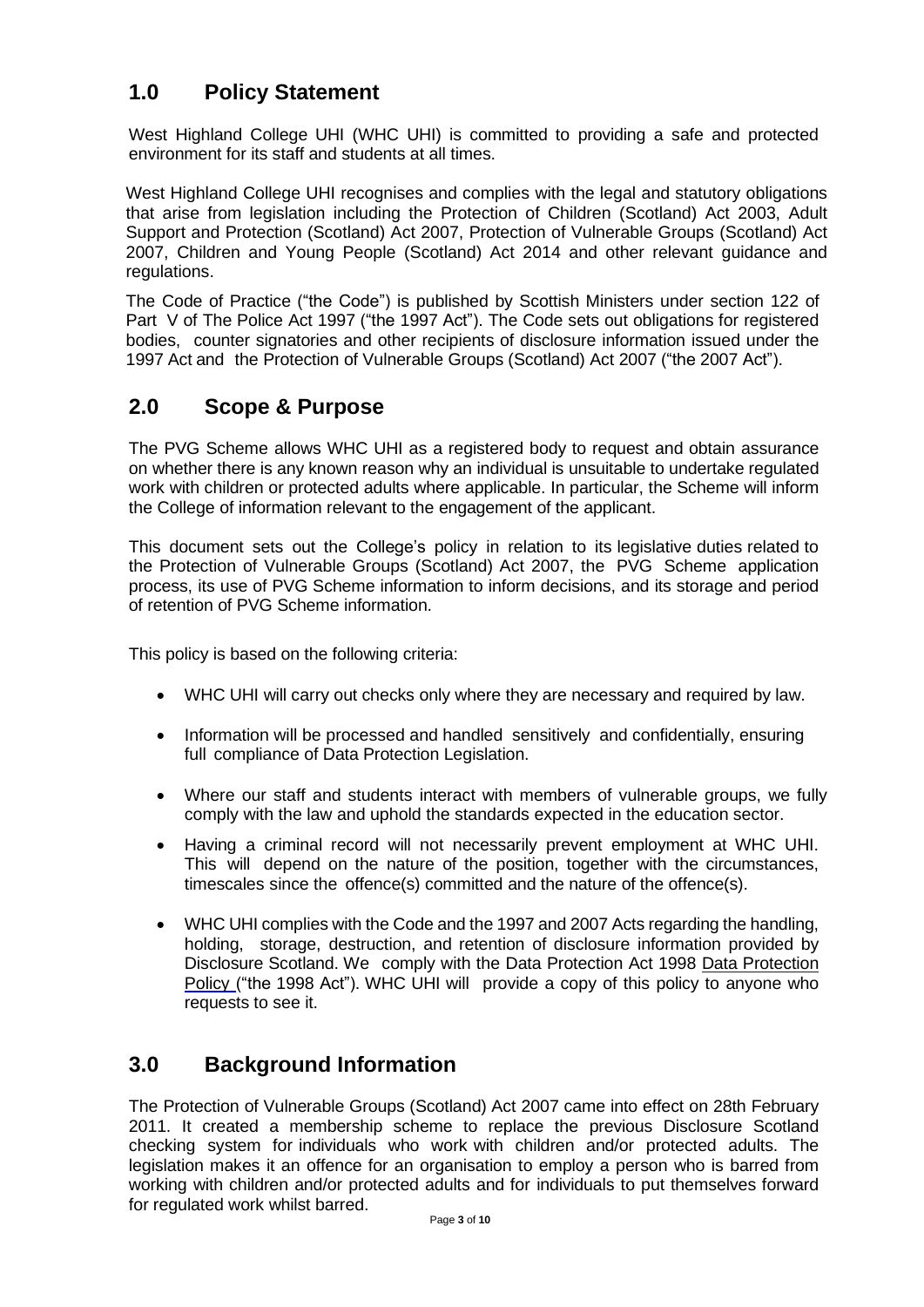The following definitions apply within the Act:

- **Protecting Vulnerable Groups (PVG) Scheme:** The Protecting Vulnerable Groups (PVG) Scheme helps make sure people whose behaviour makes them unsuitable to work with children and/or protected adults and cannot do ['regulated work'](https://www.mygov.scot/pvg-scheme/types-of-work-covered-by-pvg/) with these vulnerable groups.
- **Disclosure Scotland**: An executive agency of the Scottish Government that provides disclosure services and the PVG membership scheme for employers and voluntary organisations.
- **Regulated work**: There are two types of regulated work work with children and work with protected adults. Regulated work is usually jobs including caring responsibilities, teaching, providing personal services and working directly with children and/or protected adults.
- **Listed status:** Disclosure Scotland keeps a list of people unsuitable to do regulated work with children and a list of people unsuitable to work with protected adults. The lists are separate, although people can be on both lists. If Disclosure Scotland adds someone to one or both of these lists, it is known as being 'listed'.
- **Children**: Any individual under the age of eighteen years old.
- **Protected Adults**: An individual aged 16 or over who is provided with (and thus receives) a type of care, support, or welfare service.

**Criminal convictions:** If you have been found guilty of committing a crime this conviction may be disclosed as part of the PVG Scheme application.

The three categories of convictions that will be disclosed are: All unspent convictions; spent convictions for offences that are disclosed according to rules; and spent convictions for offences that must be disclosed. Further information is available on the [Disclosure Scotland](https://www.mygov.scot/convictions-higher-disclosures/)  [website.](https://www.mygov.scot/convictions-higher-disclosures/)

The PVG Act defines regulated work by reference to the activities that a person does; the establishments in which a person works; the position that they hold; or the people for whom they have day-to-day supervision or management responsibility.

#### <span id="page-3-0"></span>**4.0 The PVG Scheme**

Individuals who work on a regular basis with children and/or protected adults will join the PVG Scheme and from then on, Disclosure Scotland update their membership records; employer(s) are notified if new information is received e.g. if they become under consideration for being included on the list of individuals who are barred from working with regulated groups.

<span id="page-3-1"></span>There are two types of checks available:

#### **4.1 Scheme Record:**

A PVG Scheme Record check can be requested by an employer who is employing an individual to do regulated work when the individual is joining the PVG Scheme for the first time.

The Scheme Record certificate is a document containing impartial and confidential information held by the police and government departments which can be used by employers to make safer recruitment decisions ('vetting information'). It also includes:

#### Page **4** of **10**

• Confirmation that the individual is not barred from (or is under consideration for being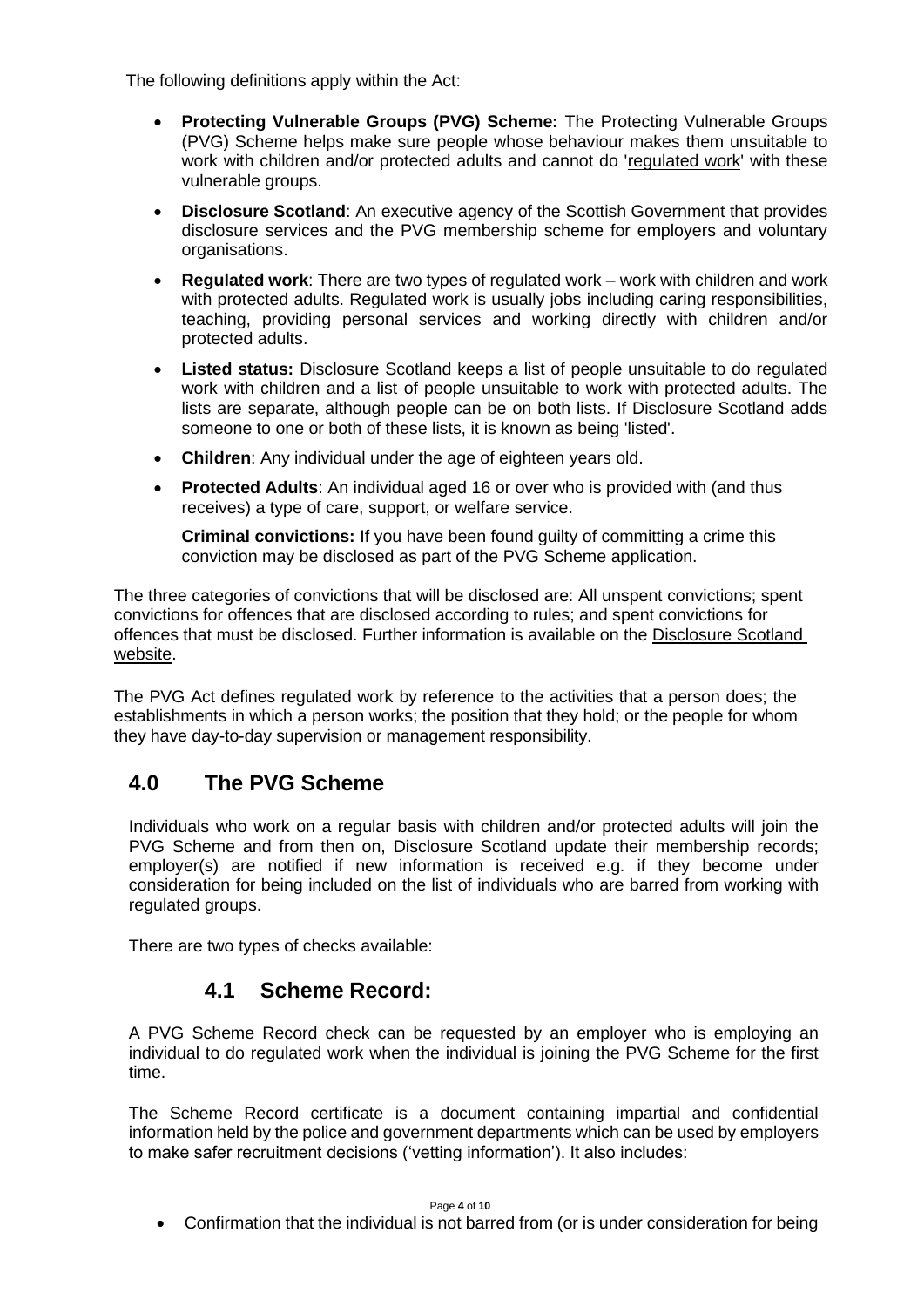barred from) regulated work with children and/or Protected Adults, as appropriate

- Spent and unspent convictions held on central records
- Certain non-conviction information which a Chief Constable may choose to disclose should s/he deem it to be relevant to the position sought
- A PVG Scheme member's paper certificate shows the information available on the day it was created. Membership of the scheme lasts forever though, and scheme members are continuously checked, unless they decide to leave the scheme.

#### **4.2 Scheme Record Update:**

<span id="page-4-0"></span>A PVG Scheme Record Update can be requested by an employer who is recruiting an existing PVG Scheme member for the first time. The purpose of the update is to enable employers to check that a potential employee is a PVG Scheme member and is not barred from working with vulnerable groups. This certificate will highlight the existence (but not full details) of any previous vetting information or new information, which has become available since the individual joined the Scheme.

WHC UHI will use disclosure information only for the purpose for which it was requested and provided. Disclosure information will not be used or disclosed in a manner incompatible with that purpose. We will not share disclosure information with a third party.

#### <span id="page-4-1"></span>**5.0 Recruitment**

The criteria for posts, which require the post-holder to undertake duties, which fall within the scope of the Act, will state that any offer of appointment will be conditional on confirmation of a satisfactory PVG Scheme record check. The offer of appointment will be made subject to such confirmation being received.

#### <span id="page-4-2"></span>**6.0 Handling**

In accordance with Section 124 of the Police Act 1997 and Sections 66 and 67 The Protection of Vulnerable Groups (Scotland) Act 2007, criminal conviction and disclosure information is only passed to those who are authorised to receive it in the course of their duties. The College maintains a record of all those to whom criminal conviction and disclosure information has been revealed and recognise that it is a criminal offence to pass this information to anyone who is not entitled to receive it.The College will process and manage any personal data collected in accordance with its Data Protection Policy.

#### <span id="page-4-3"></span>**7.0 Access and Storage**

The College will only collect the information required to submit an application to Disclosure Scotland for the PVG Scheme, PVG Scheme Update or Criminal Record Check. This is the information required by the application form.

Explicit consent from the individual to collect this information is given when the individual signs the application form. The College will retain PVG Scheme Records for as long as is necessary.

The Director of Human Resources will be the College's main contact and will be responsible for the security and destruction of disclosed information for staff and students.

All documents are stored in a secured location either in the Human Resources Department.

Page **5** of **10**

Access is strictly controlled and limited to those personnel who are entitled to see it as part of their duties.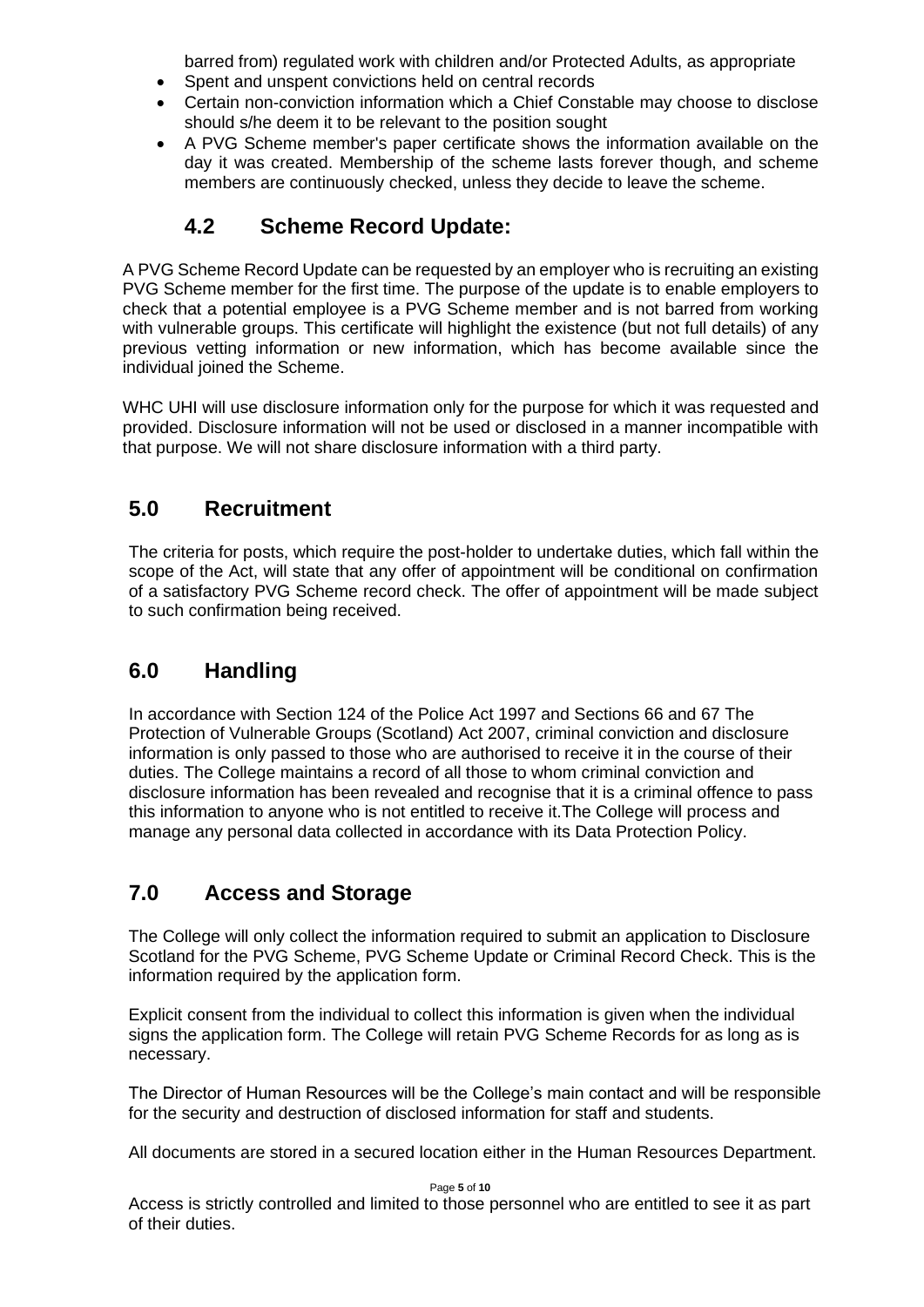#### <span id="page-5-0"></span>**8.0 Retention**

To comply with the 1998 Act, WHC UHI not keep disclosure information for longer than necessary. For the 1997 Act, this will be the date the relevant decision has been taken, allowing for the resolution of any disputes or complaints. For the 2007 Act, this will be the date an individual ceases to do regulated work for this organisation. We will not retain any paper or electronic image of the disclosure information. WHC UHI, will however, record the date of issue, the individual's name, the disclosure type and the purpose for which it was requested, the unique reference number of the disclosure and details of our decision. The same conditions relating to secure storage and access apply irrespective of the period of retention.

#### <span id="page-5-1"></span>**9.0 Disposal**

WHC UHI will ensure that disclosure information is destroyed in a secure manner i.e. by disposing of certificates by shredding.

#### <span id="page-5-2"></span>**10.0 Responsibilities**

 The College's Board of Management - has ultimate responsibility for approving the policy and ensuring that the college complies with its statutory obligations in terms of meeting the requirements of the Prevention of Vulnerable Groups Scheme (PVG).

The Executive Leadership Team and College Management Group - is responsible for approving and leading the implementation of this policy.

All Managers and Team Leaders and recruiting managers - have a duty to ensure that this policy is implemented within their sphere of activities and responsibility.

The HR Manager – is responsible for developing and reviewing the policy and ensuring there are accompanying procedures and disseminating and communicating the new policy and procedures.

All Staff – Are responsible for the effective operation, implementation and compliance with this policy.

#### <span id="page-5-3"></span>**11.0 Legislative Framework**

- [Adults with Incapacity \(Scotland\) Act 2000](https://www.legislation.gov.uk/asp/2000/4/contents)
- [Adult Support and Protection \(Scotland\) Act 2007](https://www.legislation.gov.uk/asp/2007/10/contents)
- [Children and Young People \(Scotland\) Act 2014](http://www.legislation.gov.uk/asp/2014/8/contents/enacted)
- [Data Protection Act 2018](http://www.legislation.gov.uk/ukpga/2018/12/contents/enacted)
- [Equalities Act 2010](https://www.legislation.gov.uk/ukpga/2010/15/contents)
- General Data [Protection Regulation \(GDPR\) 2018](https://ec.europa.eu/commission/priorities/justice-and-fundamental-rights/data-protection/2018-reform-eu-data-protection-rules_en)
- [Protection of Children \(Scotland\) Act 2003](https://www.legislation.gov.uk/asp/2003/5/contents)
- [Protection of Children and Prevention of Sexual Offences \(Scotland\) Act 2005](https://www.legislation.gov.uk/asp/2005/9/contents)
- [Protection of Vulnerable Groups \(Scotland\) Act 2007](https://www.legislation.gov.uk/asp/2007/14/contents)
- [Rehabilitation of Offenders Act 1974](https://www.legislation.gov.uk/ukpga/1974/53)
- [Sexual Offences Act 2003](https://www.legislation.gov.uk/ukpga/2003/42/contents)
- [Sexual Offences \(Scotland\) Act 2009](https://www.legislation.gov.uk/asp/2009/9/contents)